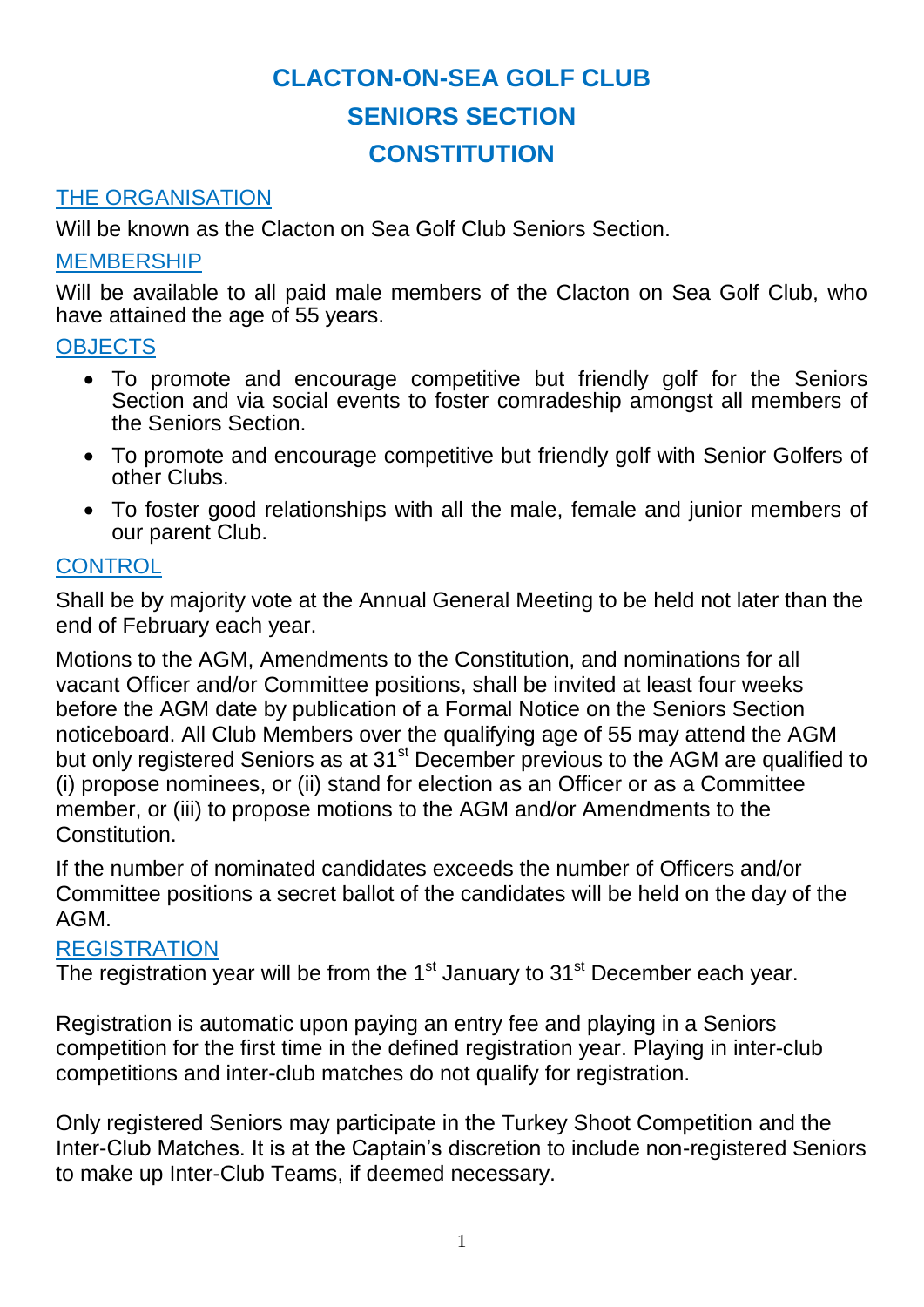To qualify to purchase two Christmas Dinner and Dance tickets per Senior during a restricted period prior to open sale, Seniors must have paid an entry fee to play in at least four Seniors competitions during the months January to December of the current year. The Captain has a right of discretion in particular cases to allow an individual to purchase Christmas Dinner and Dance tickets when participating in four competitions by an individual Senior has been impossible to achieve.

Invitations to funded guests of the Seniors at their annual Christmas dinner & dance will be sent to the Club Chairman, Club CEO, Club Men's Captain, Club Ladies' Captain, Club Professional & Honorary Members.

The Seniors Captain has the authority to waive the qualification rule for entry to the Turkey shoot for Senior members in exceptional circumstances provided that the member pays for the full cost of entry

A schedule explains the agreed procedure on how to become a "registered Senior" and forms part of the Constitution; it is attached as Appendix A henceforth.

### OFFICERS AND COMMITTEE MEMBERS

PRESIDENT to be appointed by invitation following a proposal put to the AGM. and carried by a 75% vote. The holder will not be subject to re-election but can be required to resign on the decision of the current Committee. The President will hold an honorary non-executive position but will normally be invited to at all formal functions such as the Annual General Meeting and the Annual Christmas Dinner. He will also have the option of attending any Committee meetings in an advisory capacity but will not be entitled to vote.

CAPTAIN will have been elected as the Vice-Captain at the previous year's AGM and served one year on the Committee, in normal circumstances. He will not normally hold office for more than two consecutive years.

VICE CAPTAIN To be elected at the AGM each year. The tenure shall be one year.

SECRETARY AND TREASURER To be elected at the AGM. The tenure of the Secretary and the Treasurer shall be two years.

COMPETITION SUB COMMITTEE To be elected at the AGM. The tenure of these members shall be two years.

### COMMITTEE RULES

- The Committee will be responsible for the day to day management of the Seniors Section.
- The Committee will comprise of a Captain, Vice-Captain, Immediate Past Captain, Honorary Secretary, Treasurer and five other Committee Members.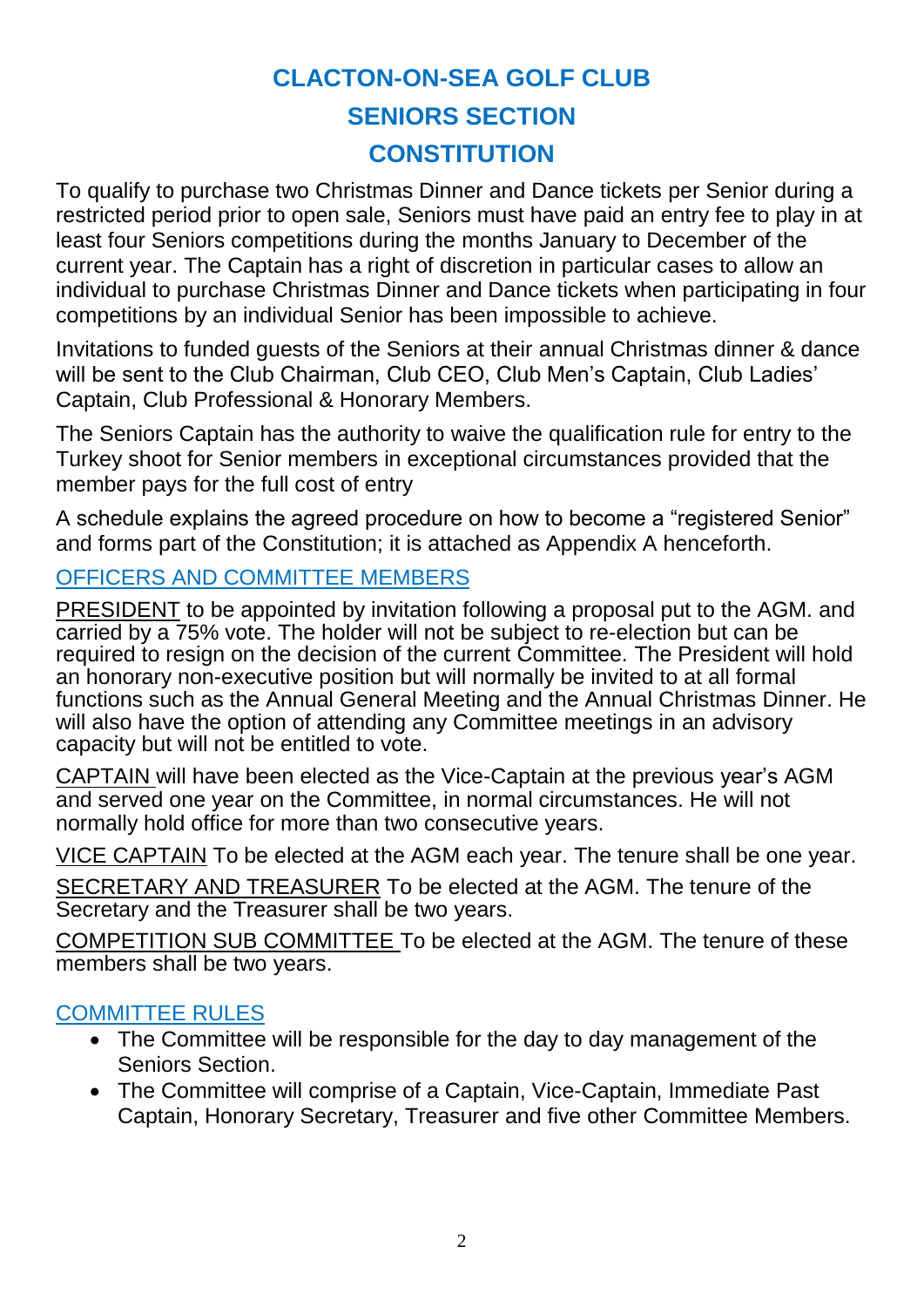- Four Committee Members will form a Quorum for the holding of an ordinary meeting.
- The Committee may co-opt a Senior as a Member to fill any vacancy which may arise during the year, until the position is filled at the next AGM.

### COMMITTEE DUTIES

CAPTAIN will manage the format and schedule for all competitions and all matches run by the Seniors Committee during his year. He will manage the smooth operation of all Seniors competitions and all matches with other Golf Club's during his year. He will be the "Chairman" of all Committee meetings held during his year.

IMMEDIATE PAST CAPTAIN will provide advice and assistance to the Captain based on his experiences of the previous year. He will organise, facilitate and run the Summer Social event as required by the Captain.

VICE-CAPTAIN will deputise for the Captain when he is not available to fulfil any of his responsibilities. He will help the Competition Sub-Committee in the running of the annual competitions schedule each year. He will arrange the bi-annual Committee Members away games. He will organise, facilitate and run the Christmas Dinner and Dance event as required by the Captain.

HONORARY SECRETARY will deal with all correspondence of the Committee and as and when required by the Captain. He will organise, facilitate and maintain accurate records of all Committee meetings. He will arrange Inter-Club matches with the Seniors Secretaries and Golf Societies of all other Clubs as and when required by the Captain. He will agree dates for the annual competitions schedule, as determined by the Competitions Sub Committee, with the Club Officials, with the Ladies Section of the Club and with the Junior Section of the Club.

TREASURER will arrange collection of all entrance fees and manage all income and expenditure of the Seniors Section. He will provide monthly reports on the accounts to the Committee and ensure good financial probity at all times. He will produce a true and accurate statement of all income and expenditure which will be presented at the AGM for members approval.

SCRUTINEERS/AUDITORS two Seniors will scrutinise the Treasurer's accounts for probity and sign-off the balance sheet as a true record before each AGM.

FIVE ELECTED MEMBERS known as the Competition Sub-Committee will determine the annual competitions each year and produce a twelve months schedule; arrange for starters for each competition; issue and check the score cards for each competition; maintain handicap and competition records on behalf of the Seniors Section and submit score cards to the Club for Club handicap purposes.

A Committee member will also provide newspaper and other reports to the Club for PR purposes.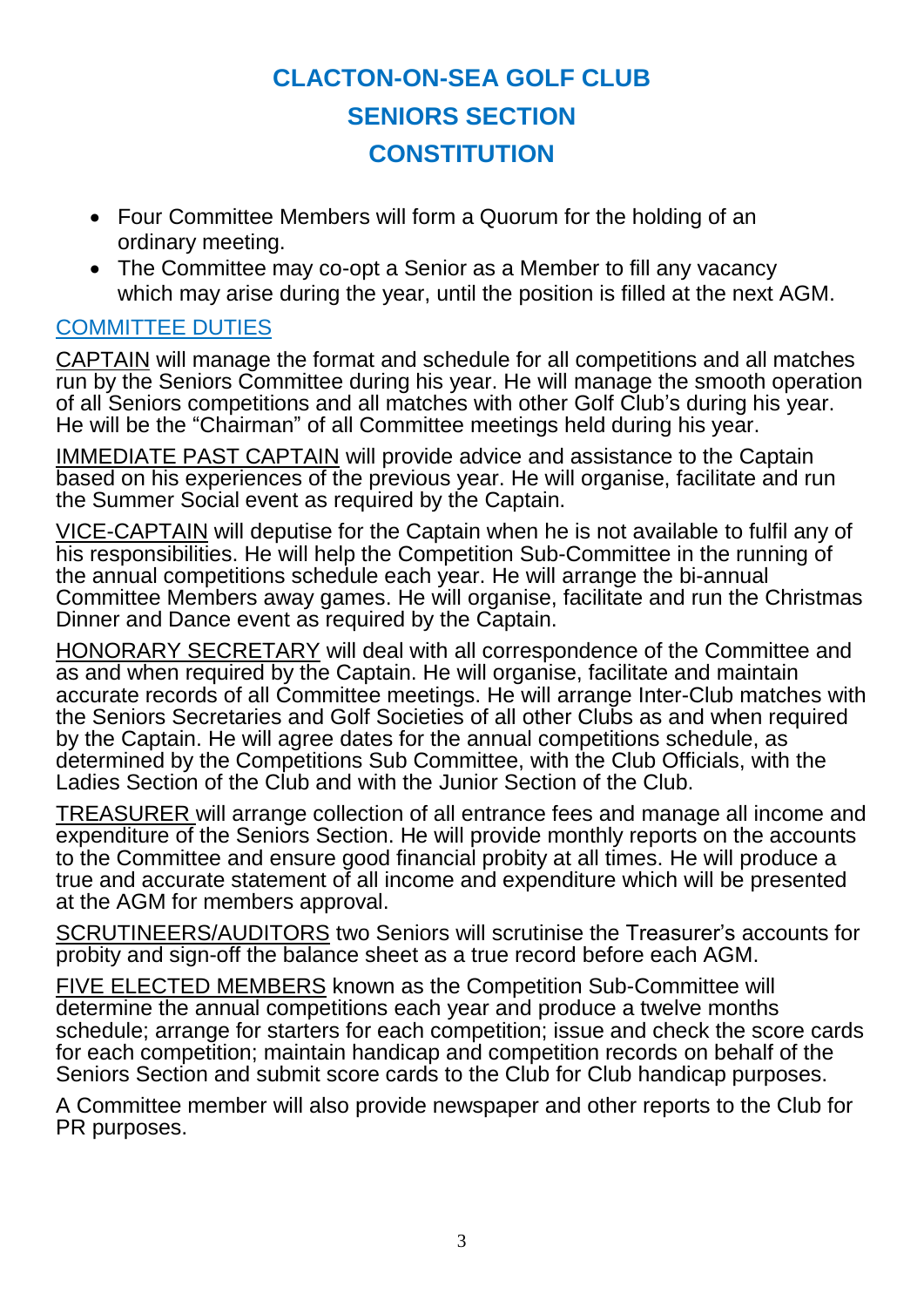### COMPETITION FIXTURES LIST

The Committee will compile an annual competition fixtures list which will displayed on the internal and external Seniors notice boards and on the Seniors section page on the Club website.

The gross income received from all competitions run by the Committee will be allocated to the Seniors funds from which prizes are to be purchased for the Overall, Gold, Silver and Bronze winners and the Draw winners.

Entrance fees and prizes for all the competitions run will be decided by the Competition Sub-Committee.

Organisers will be appointed by the Competition Sub-Committee to run all competitions and their decisions as to the starting order will be final

During the summer inter-club, home and away, matches will be arranged against other Golf Club's subject to a schedule as agreed by the Committee and also subject to any playing restrictions placed on the Seniors section by the Club.

The "King of the Course" and "Ancient King" will be decided by points reducing from 20 to 0 will be will be awarded to the first 20 competitors in each of the two age categories of players taking part in these competitions, namely those under 75 and those aged 75 or over on 1st March of the year in question. The player in each category with the highest points total for the 6 games will be the corresponding "King of the Course" or "Ancient King". No player can win both categories.

The April and September medal competitions will be played off yellow tees. All other medal competitions will be played off white tees.

A guest day will be held each year in which golfers over the age of 55 will be invited by Seniors to enter as their guest.

HANDICAPS The competition fixtures list will be amended so that all competitions that qualify under the World Handicap System (WHS) rules on a qualifying course will be played off WHS Club handicaps.

WINDING UP In the event of the Seniors Section ceasing to exist all the trophies are to be handed over to the Club and any funds in hand are to be donated to the Imperial Cancer Fund.